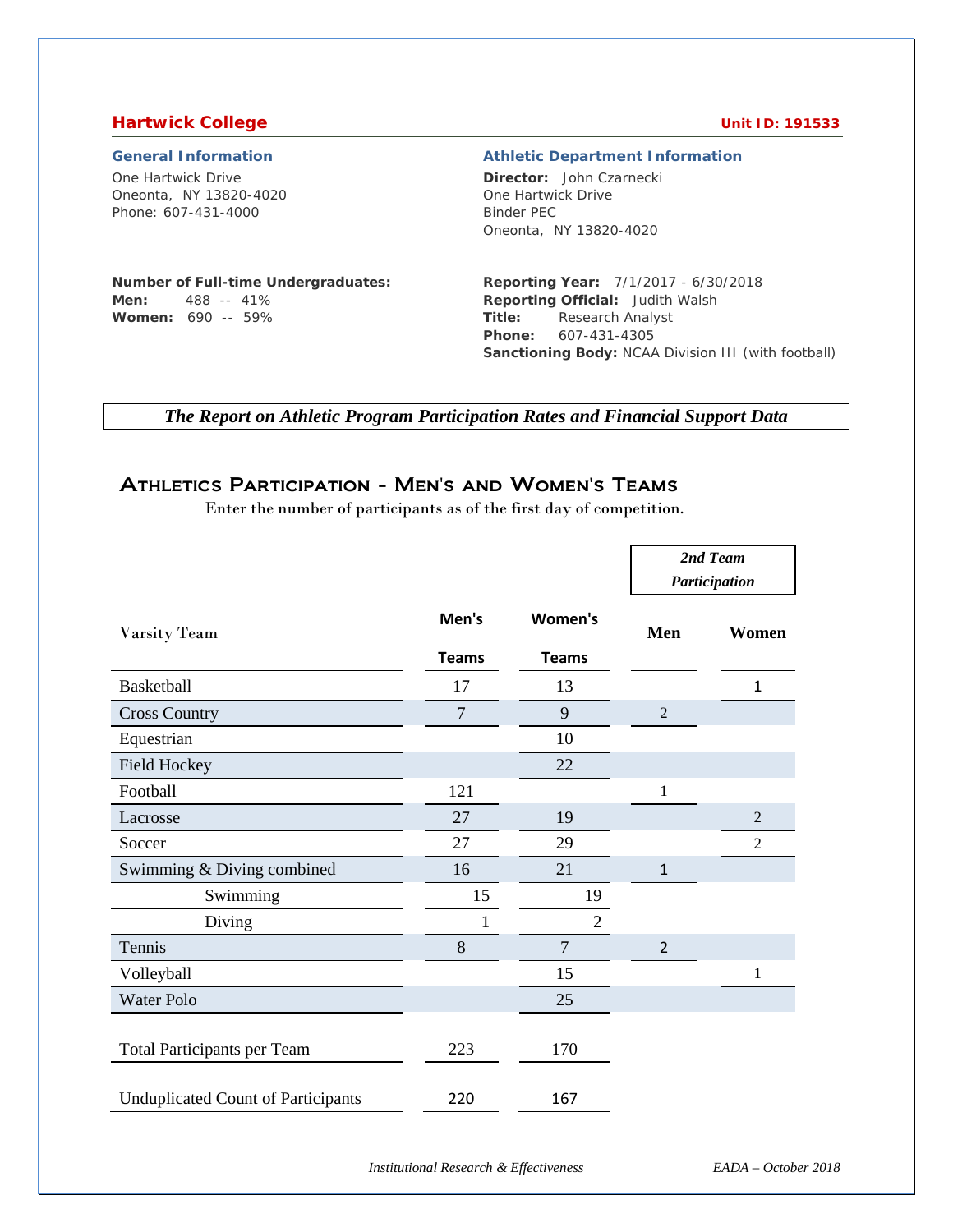### Athletically related Student Aid - Men's and Women's Teams

|                 |                     | Women's           |           |
|-----------------|---------------------|-------------------|-----------|
|                 | <b>Men's Soccer</b> | <b>Water Polo</b> | Total     |
| Amount of Aid   | \$445,886           | \$466,705         | \$912,591 |
| Ratio (percent) | 48.9%               | 51.1 %            | 100 %     |

*Division I programs in men's soccer and women's water polo were discontinued at the end of the 2017-18 seasons.*

### Recruiting Expenses - Men's and Women's Teams

**Recruiting expenses are all expenses an institution incurs attributable to recruiting activities. This includes, but is not limited to, expenses for lodging, meals, telephone use, and transportation (including vehicles used for recruiting purposes) for both recruits and personnel engaged in recruiting, and other expenses for official and unofficial visits, and all other expenses related to recruiting.** 

| <b>RECRUITING EXPENDITURES</b>   | <b>TOTAL</b> | <b>PERCENT OF</b><br><b>TOTAL</b> |
|----------------------------------|--------------|-----------------------------------|
| Men's Teams                      | 40,980       | 54.0%                             |
| Women's Teams                    | 34,842       | 46.0%                             |
| <b>Total Recruiting Expenses</b> | 75,822       | 100%                              |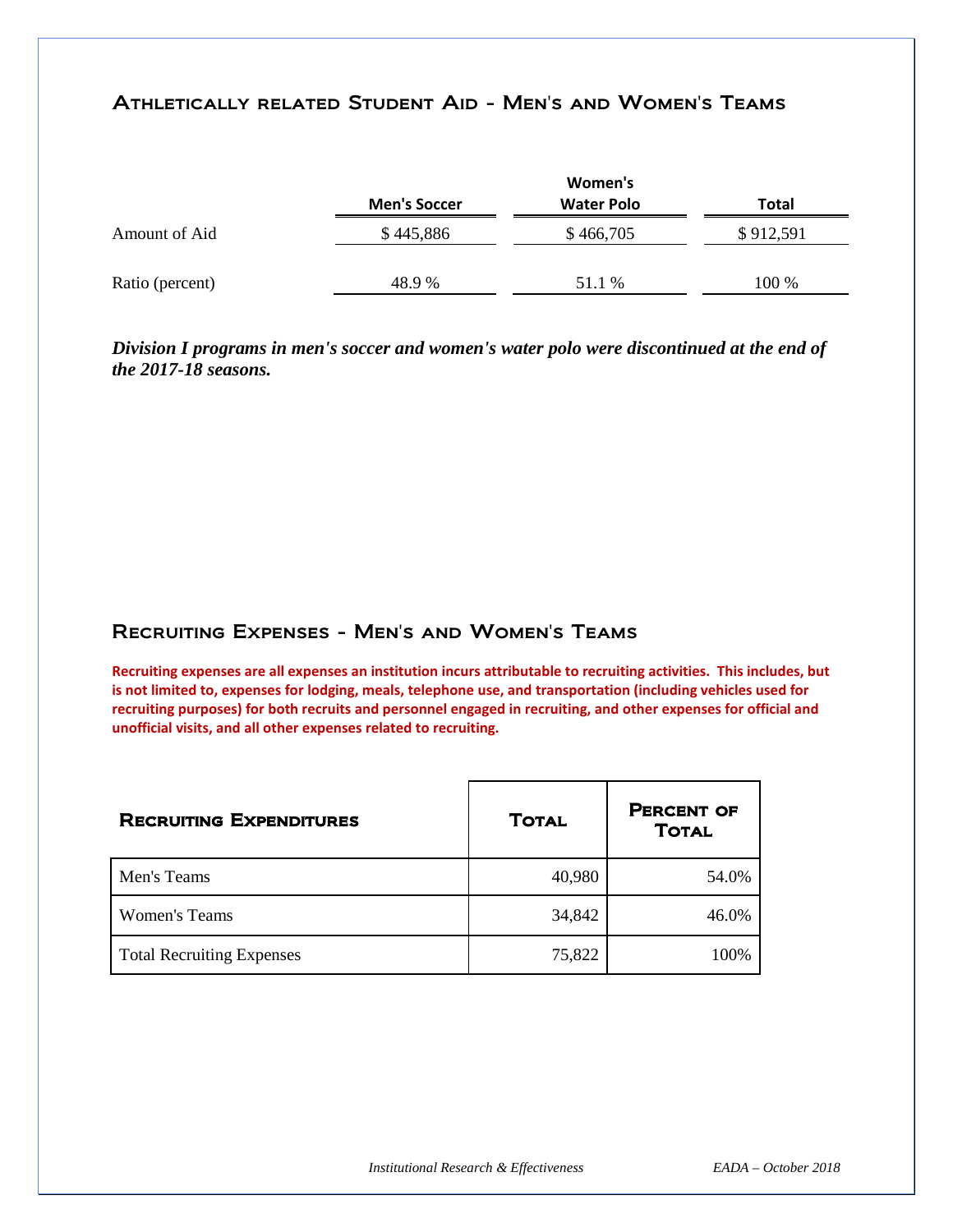### Total Revenues and Expenses - Men's and Women's Teams

**At Hartwick these categories are the same. All revenues and expenses attributable to intercollegiate athletic activities. These expenses include appearance guarantees and options, athletically related student aid, contract services, equipment, fundraising activities, operating expenses, promotional activities, recruiting expenses, salaries and benefits, supplies, travel, and any other expenses attributable to intercollegiate athletic activities. For revenue: appearance guarantees, concessions, contributions from alumni and others, institutional support, program advertising and sales, royalties, signage and other sponsorships, student activity fees, ticket sales and any other attributable revenue.**

| <b>Varsity Teams</b>                                                            | <b>Men's Teams</b> | <b>Women's Teams</b> | <b>Total</b> |
|---------------------------------------------------------------------------------|--------------------|----------------------|--------------|
| Basketball                                                                      | 154,305            | 123,334              | 277,639      |
| Football                                                                        | 339,433            |                      | 339,433      |
| <b>Cross Country</b>                                                            | 21,648             | 27,552               | 49,200       |
| Equestrian                                                                      |                    | 110,208              | 110,208      |
| <b>Field Hockey</b>                                                             |                    | 143,628              | 143,628      |
| Lacrosse                                                                        | 136,706            | 98,612               | 235,318      |
| Soccer                                                                          | 664,696            | 166,250              | 830,946      |
| Swimming $& Diving$                                                             | 104,111            | 117,402              | 221,513      |
| Tennis                                                                          | 42,701             | 35,046               | 77,747       |
| Volleyball                                                                      |                    | 97,741               | 97,741       |
| <b>Water Polo</b>                                                               |                    | 677,200              | 677,200      |
| Total Rev. or Exp. - all<br>Sports, Except Football<br>and Basketball, Combined | 969,862            | 1,473,639            | 2,443,501    |
| Total Rev. or Exp. Men's<br>and Women's Teams                                   | 1,463,600          | 1,596,973            | 3,060,573    |
| Not Allocated by<br>Gender/Sport                                                |                    |                      | 876,639      |
| <b>Grand Total Revenue or</b><br>Expense                                        |                    |                      | 3,937,212    |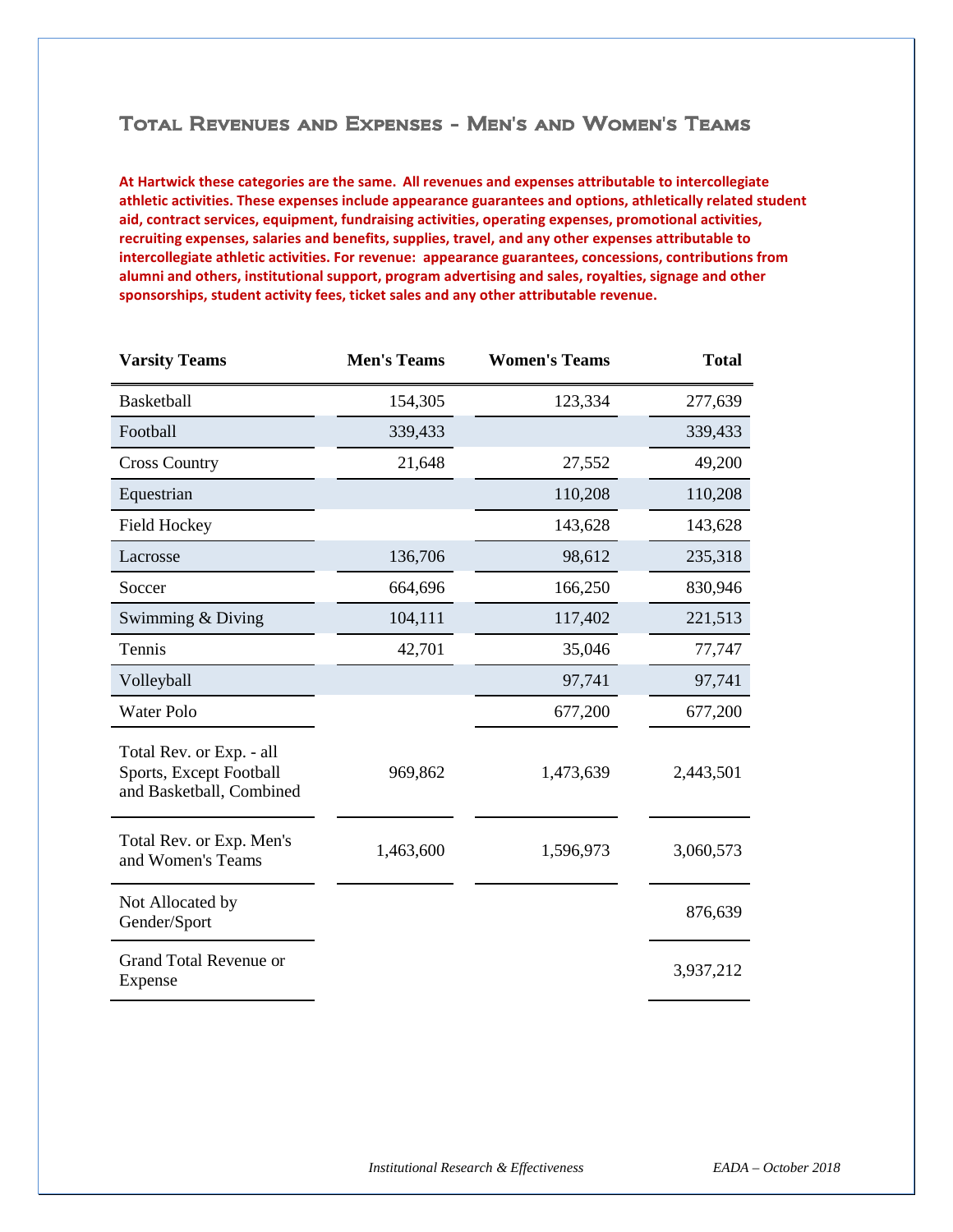# Operating (game-Day) Expenses

**Operating expenses are all expenses an institution incurs attributable to home, away and neutral-site intercollegiate athletic contests (commonly known as "game-day expenses"), for (A) lodging, meals, transportation, uniforms, equipment for coaches/team members/support staff/others; and (B) officials.**

|                                                               |              | Men's Teams                          |                   | <b>Women's Teams</b> |                                      |                   |                           |
|---------------------------------------------------------------|--------------|--------------------------------------|-------------------|----------------------|--------------------------------------|-------------------|---------------------------|
| <b>Varsity Teams</b>                                          | Participants | Operating<br>Exp. per<br>Participant | <b>By</b><br>Team | Participants         | Operating<br>Exp. per<br>Participant | <b>By</b><br>Team | Total<br>Oper.<br>Expense |
| Basketball                                                    | 17           | 2,374                                | 40,361            | 13                   | 2,287                                | 29,729            | 70,090                    |
| Football                                                      | 121          | 674                                  | 81,554            |                      |                                      |                   | 81,554                    |
| Cross-Country                                                 | 7            | 900                                  | 6,299             | 9                    | 891                                  | 8,017             | 14,316                    |
| Equestrian                                                    |              |                                      |                   | 10                   | 542                                  | 5,424             | 5,424                     |
| Field Hockey                                                  |              |                                      |                   | 22                   | 1,1810                               | 39,809            | 39,809                    |
| Lacrosse                                                      | 27           | 1,538                                | 41,536            | 19                   | 1,248                                | 23,709            | 65,245                    |
| Soccer                                                        | 27           | 4,704                                | 126,998           | 29                   | 1,073                                | 31,113            | 158,111                   |
| Swimming $&$<br>Diving                                        | 16           | 1,763                                | 28,206            | 21                   | 1,515                                | 31,806            | 60,012                    |
| Tennis                                                        | 8            | 706                                  | 5,645             | 7                    | 381                                  | 2,665             | 8,310                     |
| Volleyball                                                    |              |                                      |                   | 15                   | 1,946                                | 29,189            | 29,189                    |
| Water Polo                                                    |              |                                      |                   | 25                   | 4,381                                | 109,534           | 109,534                   |
| Total<br>Operating<br>Expenses<br>Men's &<br>Women's<br>Teams | 223          |                                      | 330,599           | 170                  |                                      | 310,995           | 641,594                   |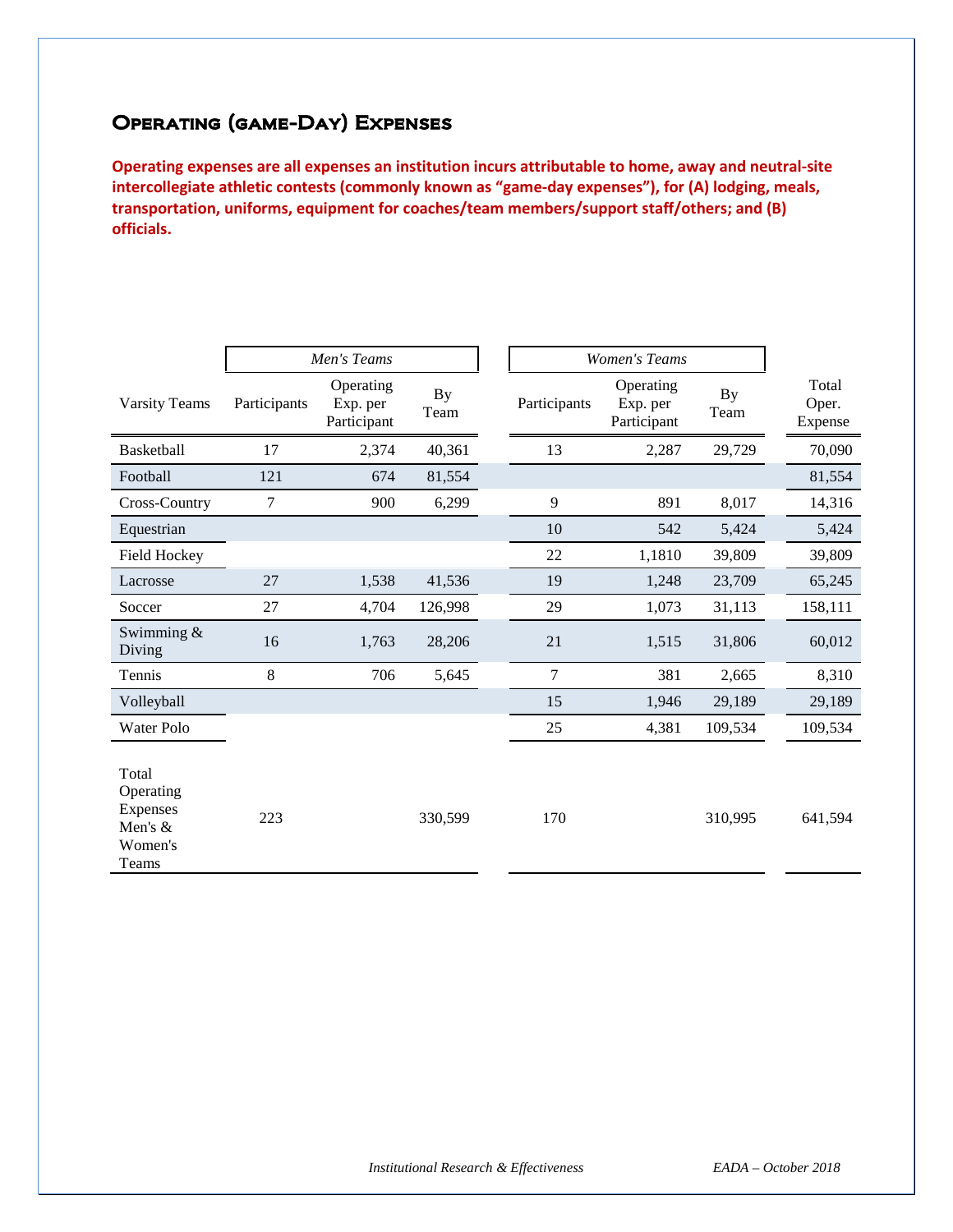#### **VARSITY HEAD COACHES**

## **Male Head Coach Female Head Coach** Full-time Part-<br>time Full-time  $Part-time$  Full-time  $Part-time$ Full-time **Part-time** Coaching Coaching | HC | HC | Coaching | Coaching | HC | HC

| Teams                | Coaching      | Coaching      | HC       | HC       | Coaching      | Coaching      | HC       | HC       |
|----------------------|---------------|---------------|----------|----------|---------------|---------------|----------|----------|
|                      | <b>Duties</b> | <b>Duties</b> | Employee | Employee | <b>Duties</b> | <b>Duties</b> | Employee | Employee |
| Men's teams          |               |               |          |          |               |               |          |          |
| Basketball           |               |               |          |          |               |               |          |          |
| Football             |               |               |          |          |               |               |          |          |
| Cross<br>Country     |               | 1             | 1        |          |               |               |          |          |
| Lacrosse             |               |               |          |          |               |               |          |          |
| Soccer               |               |               |          |          |               |               |          |          |
| Swimming<br>& Diving |               |               |          |          |               |               |          |          |
| Tennis               |               |               |          |          |               | 1             | 1        |          |
| Total                |               | 6             | 6        |          |               |               | 1        |          |

#### **Women's teams**

Varsity

| Basketball           |              |              |  | 1<br>T       | $\mathbf{1}$<br>T |  |
|----------------------|--------------|--------------|--|--------------|-------------------|--|
| Cross<br>Country     |              | 1            |  |              |                   |  |
| Equestrian           |              |              |  | 1            | 1                 |  |
| Field<br>Hockey      |              |              |  |              |                   |  |
| Lacrosse             |              |              |  | л            |                   |  |
| Soccer               | 1            |              |  |              |                   |  |
| Swimming<br>& Diving | $\mathbf{1}$ | $\mathbf{1}$ |  |              |                   |  |
| Tennis               |              |              |  | $\mathbf{1}$ | $\mathbf{1}$      |  |
| Volleyball           | 1            | $\mathbf{1}$ |  |              |                   |  |
| Water Polo           | $\mathbf{1}$ | $\mathbf{1}$ |  |              |                   |  |
| Total                | 5            | 5            |  | 5            | 5                 |  |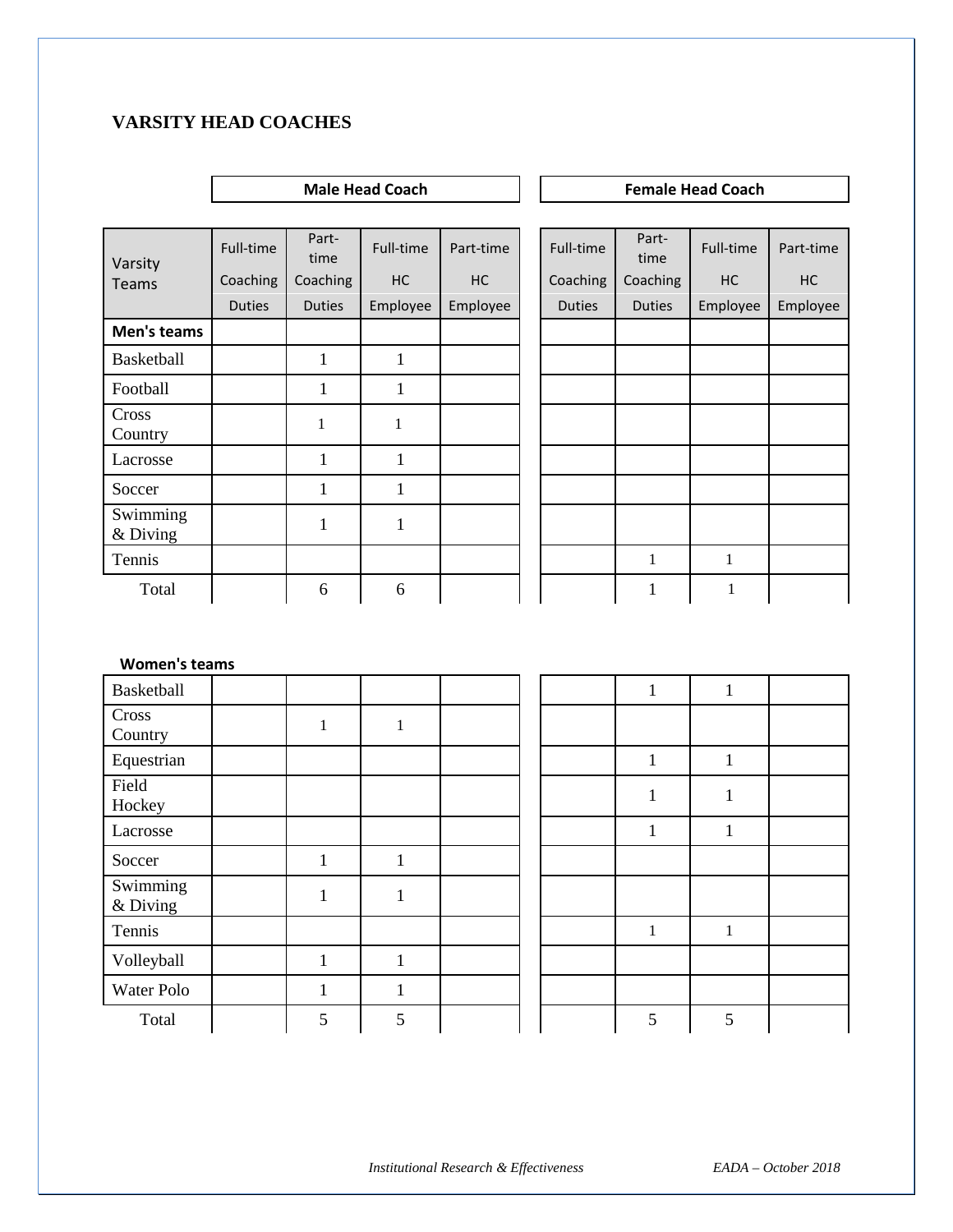## **VARSITY ASSISTANT COACHES**

### **Male Assistant Coach Female Assistant Coach**

| Varsity          | Full-time     | Part-<br>time  | Full-time      | Part-time    | Full-time     | Part-<br>time | Full-time | Part-time |
|------------------|---------------|----------------|----------------|--------------|---------------|---------------|-----------|-----------|
| <b>Teams</b>     | Coaching      | Coaching       | HC             | HC           | Coaching      | Coaching      | HC        | HC        |
|                  | <b>Duties</b> | <b>Duties</b>  | Employee       | Employee     | <b>Duties</b> | <b>Duties</b> | Employee  | Employee  |
| Men's teams      |               |                |                |              |               |               |           |           |
| Basketball       |               | $\overline{2}$ | $\mathbf{1}$   | $\mathbf{1}$ |               |               |           |           |
| Football         |               | $\overline{7}$ | $\overline{4}$ | 3            |               |               |           |           |
| Cross<br>Country |               |                |                |              |               |               |           |           |
| Lacrosse         |               | $\mathbf{1}$   | $\mathbf{1}$   |              |               |               |           |           |
| Soccer           |               | $\mathbf{1}$   | $\mathbf{1}$   |              |               |               |           |           |
| Swimming         |               | $\overline{2}$ | $\mathbf{1}$   | $\mathbf{1}$ |               |               |           |           |
| Tennis           |               | $\mathbf{1}$   | $\mathbf{1}$   |              |               |               |           |           |
| Total            |               | 14             | 9              | 5            |               |               |           |           |

| Full-time     | Part-<br>time | Full-time | Part-time |
|---------------|---------------|-----------|-----------|
| Coaching      | Coaching      | HC        | HC        |
| <b>Duties</b> | <b>Duties</b> | Employee  | Employee  |
|               |               |           |           |
|               |               |           |           |
|               |               |           |           |
|               |               |           |           |
|               |               |           |           |
|               |               |           |           |
|               |               |           |           |
|               |               |           |           |
|               |               |           |           |

#### **Women's Teams**

| Basketball           |                |              |              |  | $\mathbf{1}$   | $\mathbf{1}$ |   |
|----------------------|----------------|--------------|--------------|--|----------------|--------------|---|
| Cross<br>Country     |                |              |              |  |                |              |   |
| Equestrian           |                |              |              |  |                |              |   |
| Field<br>Hockey      |                |              |              |  | $\overline{2}$ | $\mathbf{1}$ | 1 |
| Lacrosse             |                |              |              |  | $\mathbf{1}$   | $\mathbf{1}$ |   |
| Soccer               | $\mathbf{1}$   |              | $\mathbf{1}$ |  | $\mathbf{1}$   | $\mathbf{1}$ |   |
| Swimming<br>& Diving | 1              | 1            |              |  | $\mathbf{1}$   |              |   |
| Tennis               | $\mathbf{1}$   | $\mathbf{1}$ |              |  |                |              |   |
| Volleyball           |                |              |              |  | $\overline{2}$ | $\mathbf{1}$ | 1 |
| Water Polo           |                |              |              |  | $\mathbf{1}$   | $\,1$        |   |
| Total                | $\mathfrak{Z}$ | $\mathbf{2}$ | $\mathbf{1}$ |  | 9              | 6            | 3 |